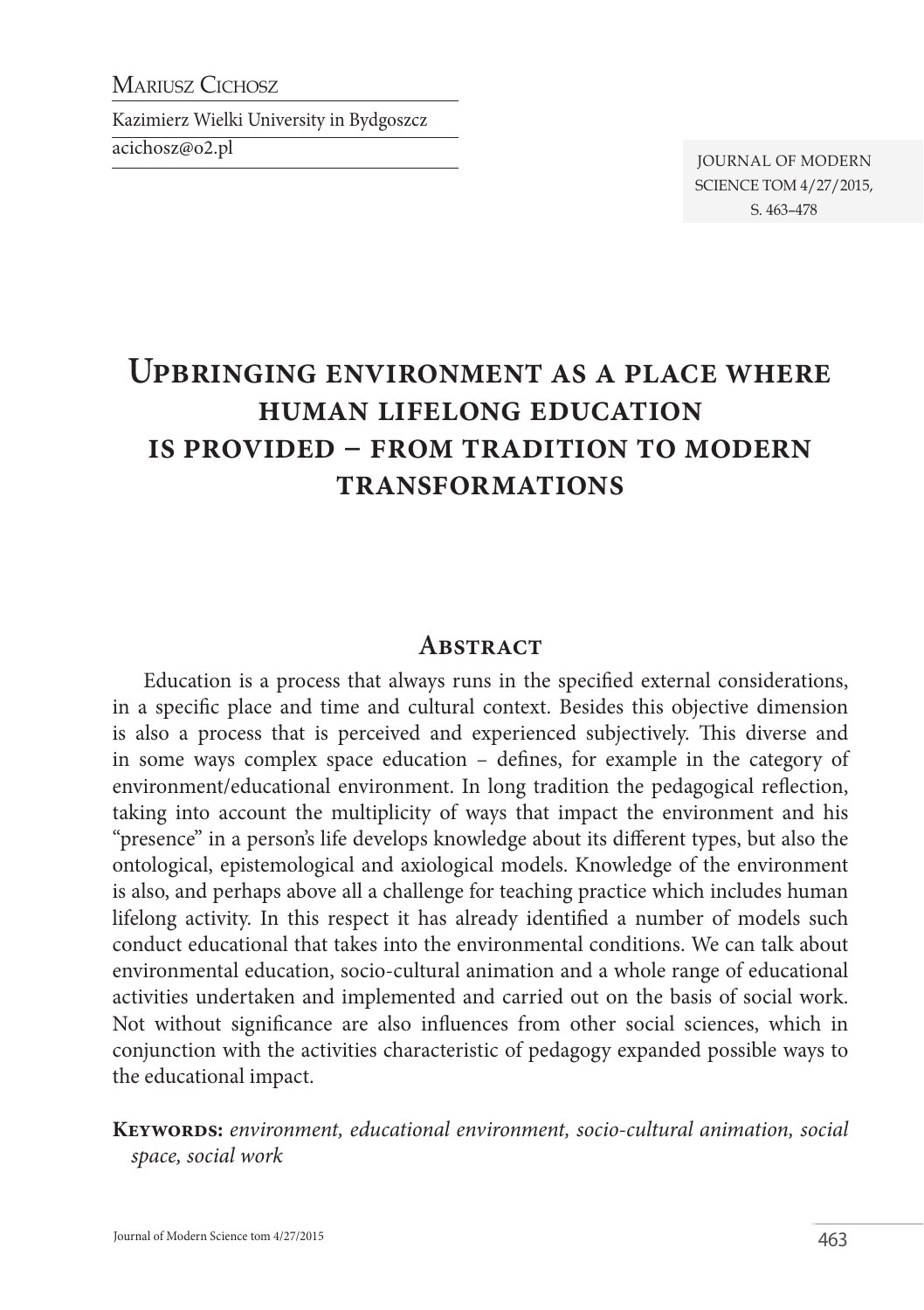#### **Summary**

In the perspective of theory and practice of teaching environmental/ educational environment it has always been and still is a place of carrying out the process of education. Most of the pedagogical theory making the issue of lifelong education process – take this issue – the environmental impact on development and education. So what is the environment, what are its kinds and types, what are the specifics of its impact. Most discussion on this subject is found in the social pedagogy. There are also new, contemporary exploration and analysis of this issue in perspective categories such as: space, place, homeland. We can and must speak today about the new educational challenges associated with understanding but also the real functioning of the new educational environments. What knowledge should have in this area a contemporary educator, teacher – there are new challenges for teaching practice.

#### **Introduction**

Whatever can be said about upbringing regardless of its definitions, it has always been grounded in certain place and time – certain social and cultural circumstances. In pedagogy and other social sciences such space is commonly named environment. It is a space of people, institutions and living standards. Despite being variable, it makes a constant point of reference for our lives. It also has its own characteristics – both educational and axiological impact throughout the entire human life. Therefore, we may speak about upbringing environment as the space of human lifelong education.

#### **Environment – understanding the concept**

The concept of environment is of key and source importance for many fields, especially social sciences (Cichosz, 2014). It is widely interpreted and defined which based on the assumed conceptions and theories.

Primarily and most generally, environment may be recognised as a whole of conditions and factors (material or personal) which form the behaviour and development of a human being and, in a broader sense, the social coexistence of units.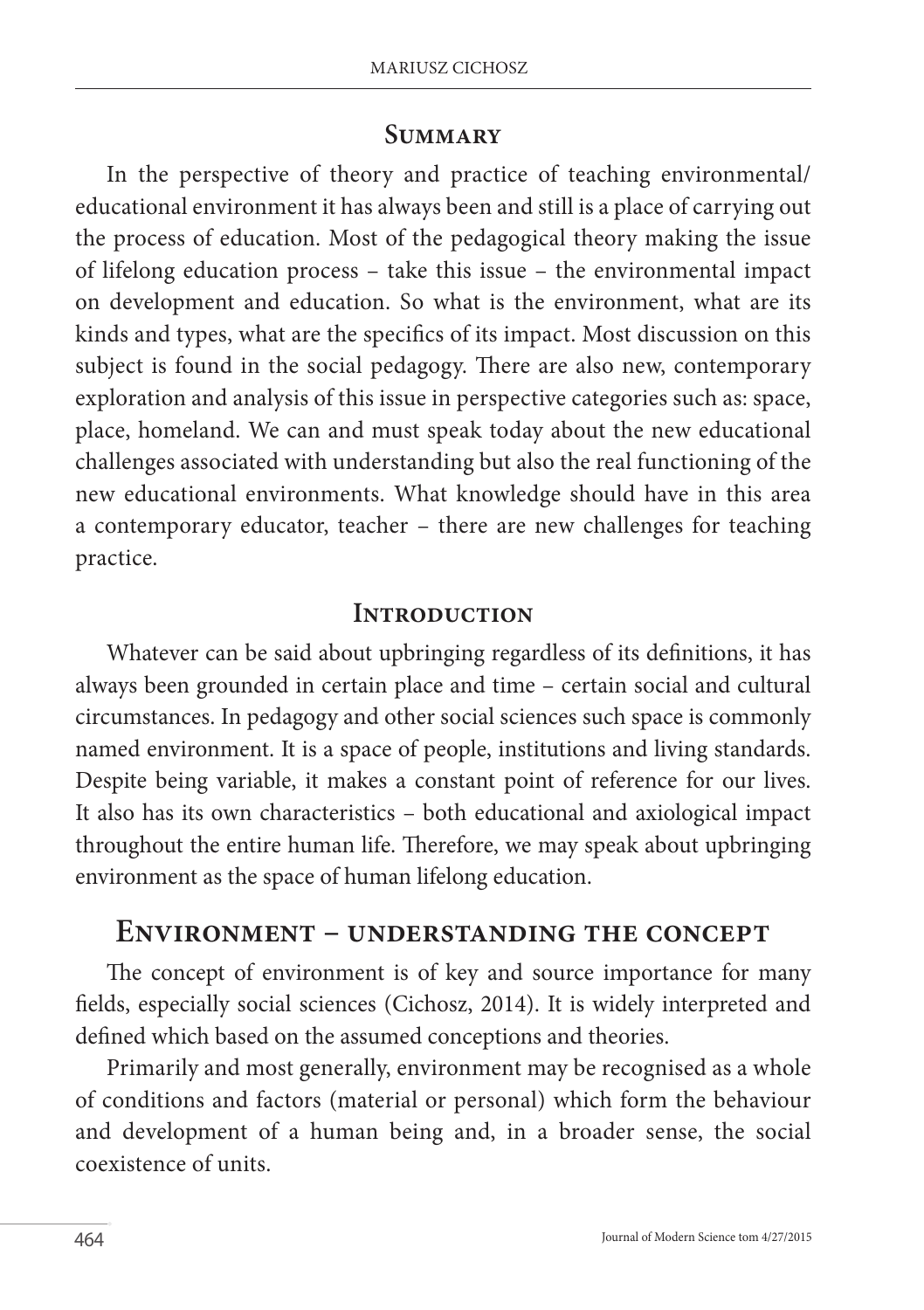The understanding of such influence may be either static or dynamic or objectivistic. The former, being a relationship between human and environment, includes:

- spatial proximity of the environment which enables direct influence on the unit;
- relative stability and invariability of environment;
- unilateral influence of environment on personality and adaptive character of human behaviour (Turowski, 2001, p. 115).

Such a static approach is widely replaced by a dynamic (processual) approach which focuses on the interdependence of human and (environmental) conditions in which they are brought up and on the fact it is a field of interactions and definite creating of social situations. The most frequently quoted modern concepts of environment are:

- **individualistic** according to which, environment is the whole of the groups and units that a human contacts with throughout lifetime;
- **typical social environment**  is an approach which sees environment as community in which various social contacts occur;
- **primary and secondary environment**  primary environment is the whole of units which an individual maintains repetitive contacts with; secondary environment is made up of unilateral, indirect (mass media) contacts;
- **objectivistic** environment is equated with nature as a collection of natural objects and relationships among them;
- **subjectivistic and anthropocentric** a system of relationships among subjects (units) and objects (unit, group, institution) with a particularly significant impact on human being especially when the relationship is acknowledged by the human being and influences their actions;
- **objective-subjectivistic** human and their natural or artificial environment are interdependent (Sowa, 1998).

Nevertheless, the most popular typology of environment, traditionally assumed in social sciences and pedagogy, is the division into social, natural and cultural. Despite being criticised and claimed to be insufficiently broad, schematic and exclusive, this division is the point of reference of a great deal of modern analyses grounded in these sciences.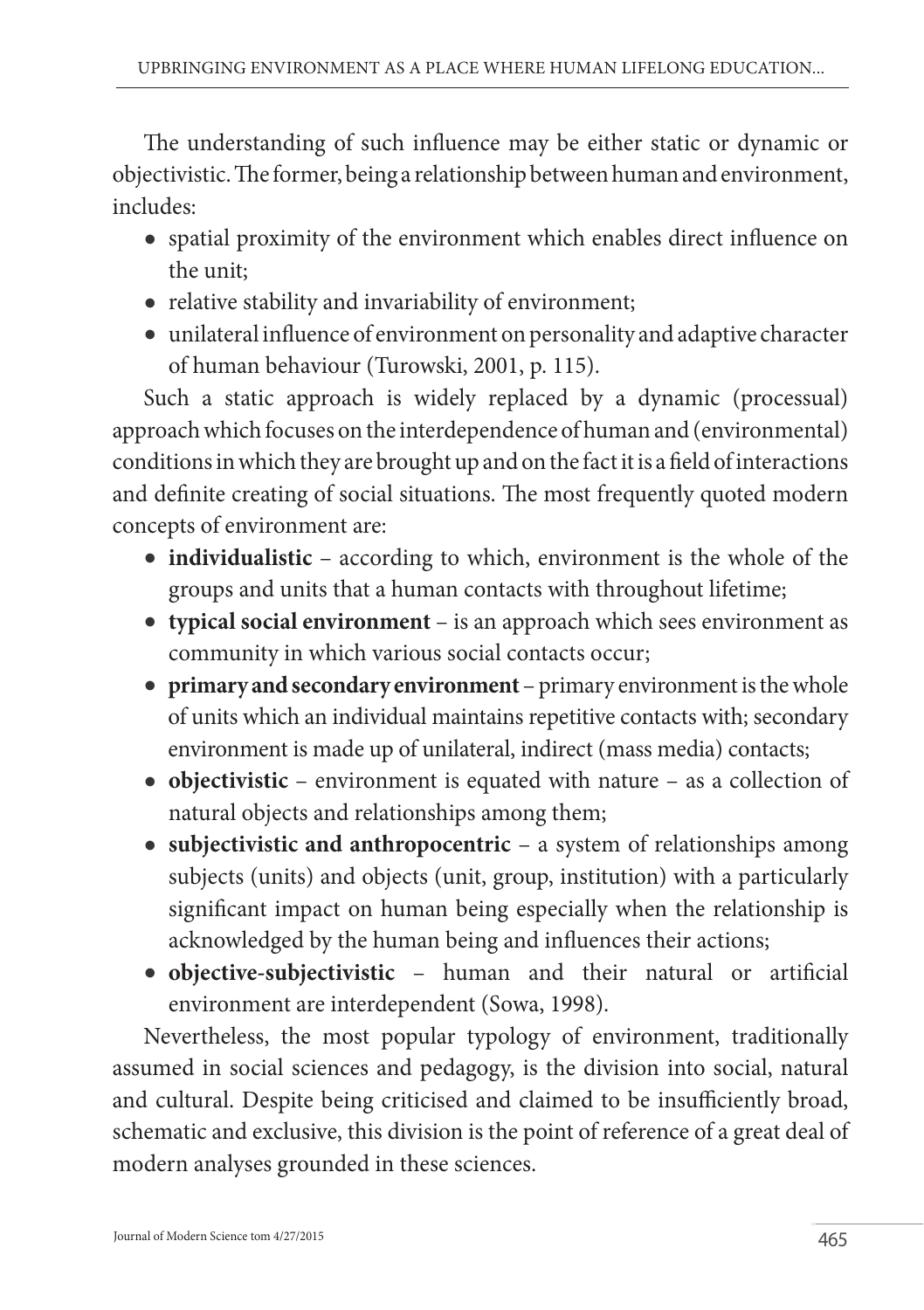### **Development of the concepts of environment in chosen authors**

Numerous pedagogists of the last decades have undertaken the notion of the role environment has in the upbringing process. There are studies of different degree of detail, holism or complementarity. Despite all of them being apt to extend knowledge of social conditionings of the upbringing process, there are some particular examples which especially inspire further exploration.

Simultaneously, it is noteworthy that the pedagogical approach (which is especially visible in social pedagogy) clearly associates environment with educational environment leaving out particular analyses and explanations such association is grounded in. A typical example were the acknowledgements assumed in Polish social pedagogy of the 60s and 70s – the period of the socalled real socialism. The ideas of a holistic upbringing system and socialistic upbringing explicitly equated environment with educational influence almost immanently accepting its structural and practical qualities as such. Furthermore, such attitude was not only grounded in a particular ideology but seemed to have sprang from other, mainly socialistic, concepts, such as evolutionism or biological theories. Anyhow, the tendency to associate environment with upbringing environment is firmly anchored in pedagogy.

A characteristic and equally interesting is the concept coined by Florian Znaniecki who sees the educational function as an immanent part of environment. This function stems out of the training undergone by members of a group (adolescents) that enables their full participation in adult society which naturally makes the social environment an upbringing environment. F. Znaniecki points out that "The separate social environment created by a group for an individual who is going to become its member after necessary preparation, is called **upbringing environment**. It includes all the persons and social groups which are required or allowed by the group to be met by the particular individual during his or her preparation for future membership" (Znaniecki, 1973, p. 87). Regardless of the diversification of upbringing environments caused by the rich variety of social relationships participated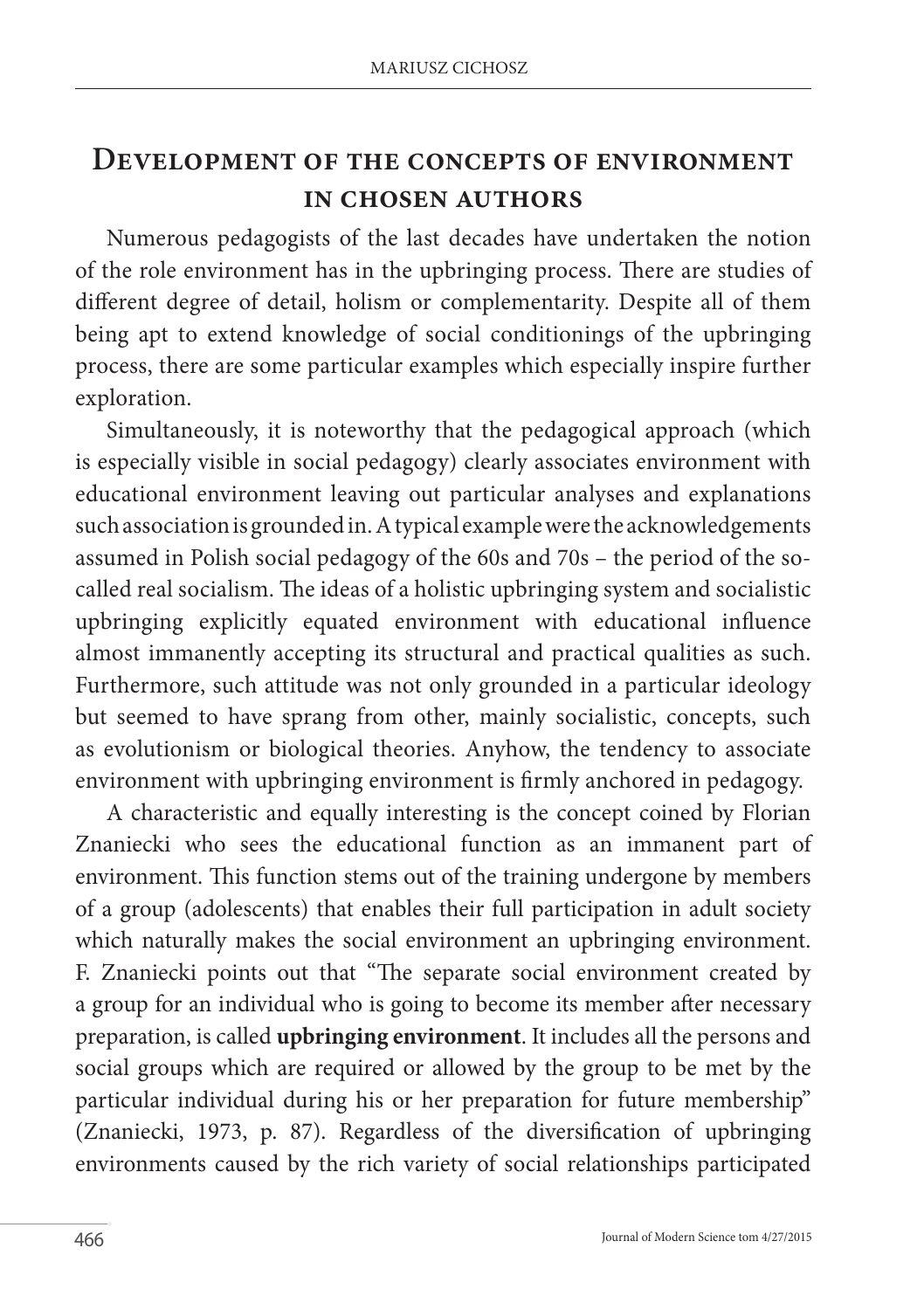or established by the unit, the author outlines a very important area which is common for undertaking and providing upbringing, namely educational institutions (Znaniecki, 1973, p. 89–90).

The suggested concept of environment and upbringing environment has been considerably inspiring for pedagogy, especially social pedagogy. It has oriented the way of perceiving this notion which is visible in various concepts of upbringing.

Nevertheless, the most worthwhile for social pedagogy, in terms of understanding environment, were the findings of Helena Radlińska. Following the division of environment, which existed at that times in social sciences, into social (personal), cultural and biological (natural), she defined it as "[...] a set of conditions which a unit exists among as well as factors which shape their personality and last constantly or over a longer period of time" (Radlińska, 1961, p. 30). The author also recognised objective and subjective as well as closer and distant environment (Radlińska, 1961, p. 33).

Particularly significant for the understanding of environment and upbringing environment was the author's assumption of invisible environment. She claimed it to be the level of human functioning where the upbringing process occurred. In this respect, invisible environment has upbringing value. Nevertheless, it is noteworthy that the typologies and divisions suggested by Radlińska did not see invisible environment as a separate category of upbringing environment. She writes about this in the following way:

"Proceeding with the recognition of notions which is supposed to facilitate communication with regards to the applied nomenclature, it ought to be acknowledged, both in wide and close environment, that there are material and «invisible» factors which may be called partially psychical. They have «objective» value. […] The invisible factors of environment are of the utmost importance for upbringing".

Therefore, apart from the environment perceived as particular living standards realized in certain cultural circles, another important dimension of environmental influence occurred – spiritual (psychical) environment. It is the level where transfer and reception of ideas and values is conducted by the recipient i.e. alumnus, through creative choice. This specific and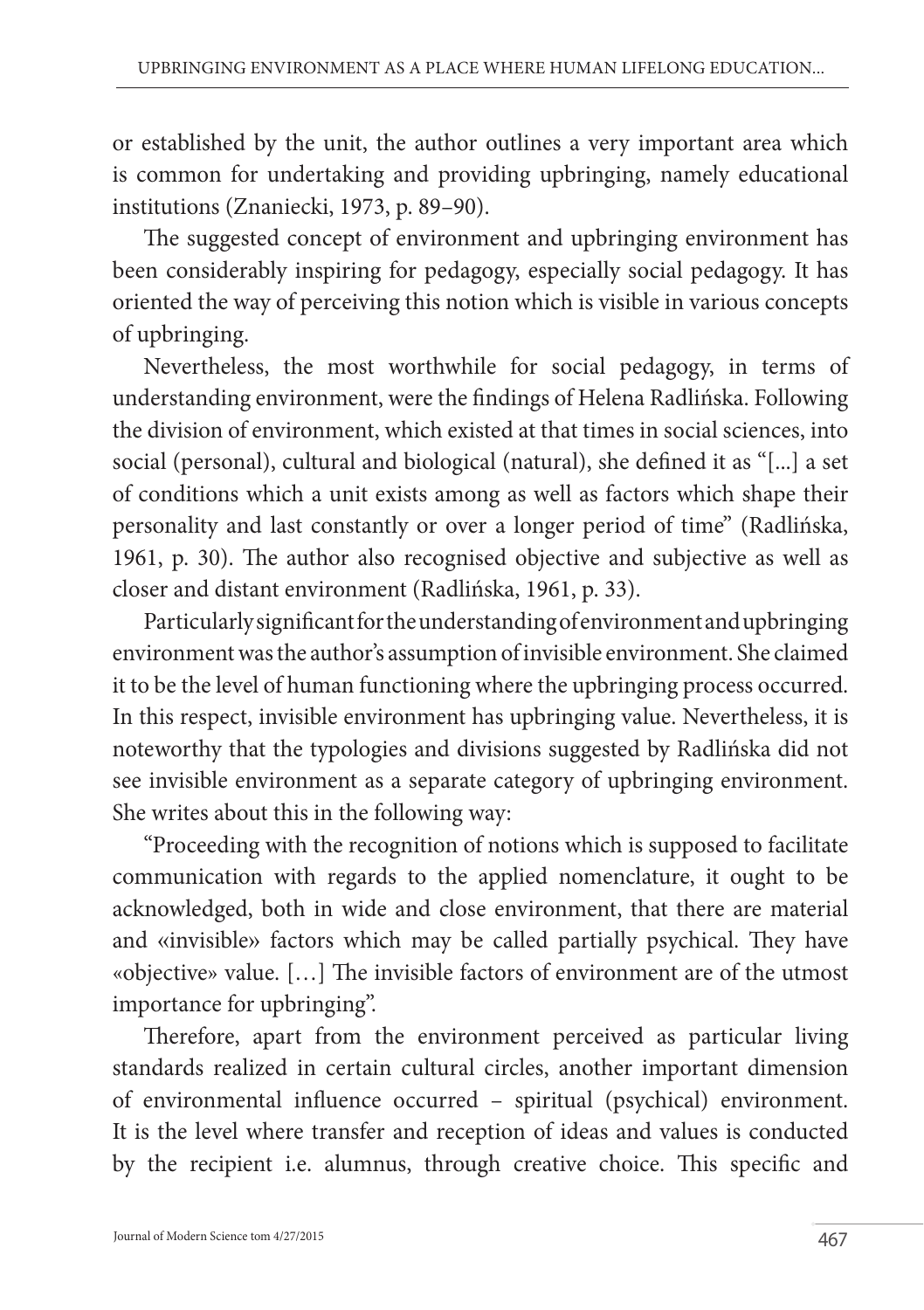relatively unique understanding of upbringing environment (for the pedagogy, especially social pedagogy of that time) suggested by Radlińska ought to be supplemented and analyzed with regards to the widely developed concept of spiritual, task-related forces as well as social educational work. The uniqueness and still limited recognition of the concept of upbringing environment coined by Radlińska, which emphasizes the strong subjective character of its functioning, may also be associated with hardly explored implicit concept of social conscience, evidently taken from E. Abramowski (Abramowski, 1924, p. 15). In this respect, the definition of social pedagogy, including the specific understanding of both environment and upbringing environment, offered by Radlińska proves eminently clear:

"Social pedagogy is a practical science developing at the meeting point of humanistic sciences, both biological and social, ethics and cultural studies (theory and history of culture) owing to its own perspective. It may be determined as an interest in the mutual relationship between a unit and environment, the influence of living standards and cultural circle on a human at different stages of life, the influence of people on maintaining values through their reception and spreading as well as in transforming environments "by means of human powers in the name of ideals" (Radlińska, 1961).

The concept of environment and upbringing environment suggested by Radlińska emphasizes the subjective and humanistic dimension of social influences and indicates the significant role of decisive processes of an individual entangled in certain relationships and social conditions. Such inspiration seems to be clearly existent and dominant in contemporary social sciences and their attempted descriptions of upbringing environment and its functioning. What is accentuated in these approaches is the subjectivity – independence and freedom of choice, of social units functioning within and for the purposes of culturally determined groups and communes.

A similar understanding of environment to H. Radlińska was also presented by A. Kamiński. The author found the analysis connected with differentiating environment into subjective and objective (typical) especially particular. Kamiński claimed that for the purposes of social pedagogy it is important to present environment from the perspective of a community – as a typical social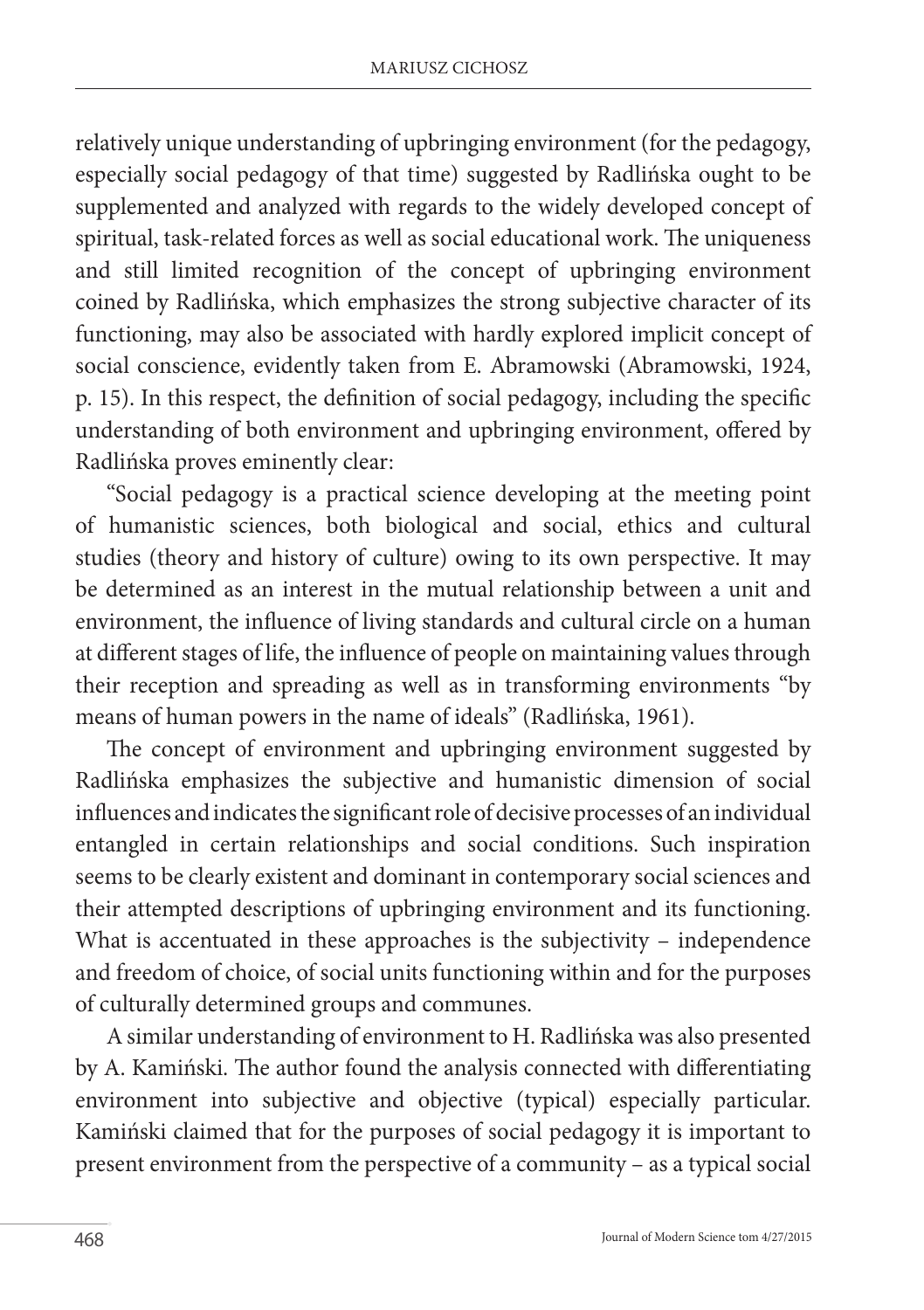environment, which was further associated with certain social circles (Kamiński, 1982, p. 41). Such attitude became dominant in modern pedagogy.

Disparate understanding of environment and upbringing environment presented within a uniform and holistic concept that also inspired pedagogy of that time, still being visibly grounded in certain traditions of social sciences may be found in R. Wroczyński. The author indicated the key role environment plays in human development and upbringing process, however, he developed a wide concept of institutionalized, non-school educational influences. The researcher clearly based his ideas on naturalistic and evolutional social concepts claiming that environment is made up of "[…] components of a surrounding structure which act as a system of stimuli and bring about specific psychical reactions" (Wroczyński, 1985, p. 78).

Despite being apt to put a wider and more humanistic interpretation, this typically behavioural understanding brings environment, its impact and role, down to certain social situations (stimuli). In accordance with such approach and understanding R. Wroczyński developed a typology of environments which is always based on the type of these environmental stimuli. The author attributed such meaning to the acknowledged and recognised types of environments: natural, social and cultural, or, with regards to territorial features, urban and rural. It also seems like the researcher ultimately identified all types of environments with upbringing environment. Moreover, from the perspective of educational practice, ascribed particular role to educational institutions – especially non-school.

The above-mentioned understanding of upbringing environments as institutionalized forms of educational influence has proved inspiring not only for social pedagogy. Therefore, it is currently a very visible and important notion related both to the level of social policy practice and welfare practice. It also makes an interpretational perspective for recognising regularities in the functioning of social structures.

The outlined ideas of chosen authors on the concept of environment and upbringing environment represent the main trends in explorations of this area and account for the most distinctive insights into this concept developed in Polish pedagogy, especially social pedagogy.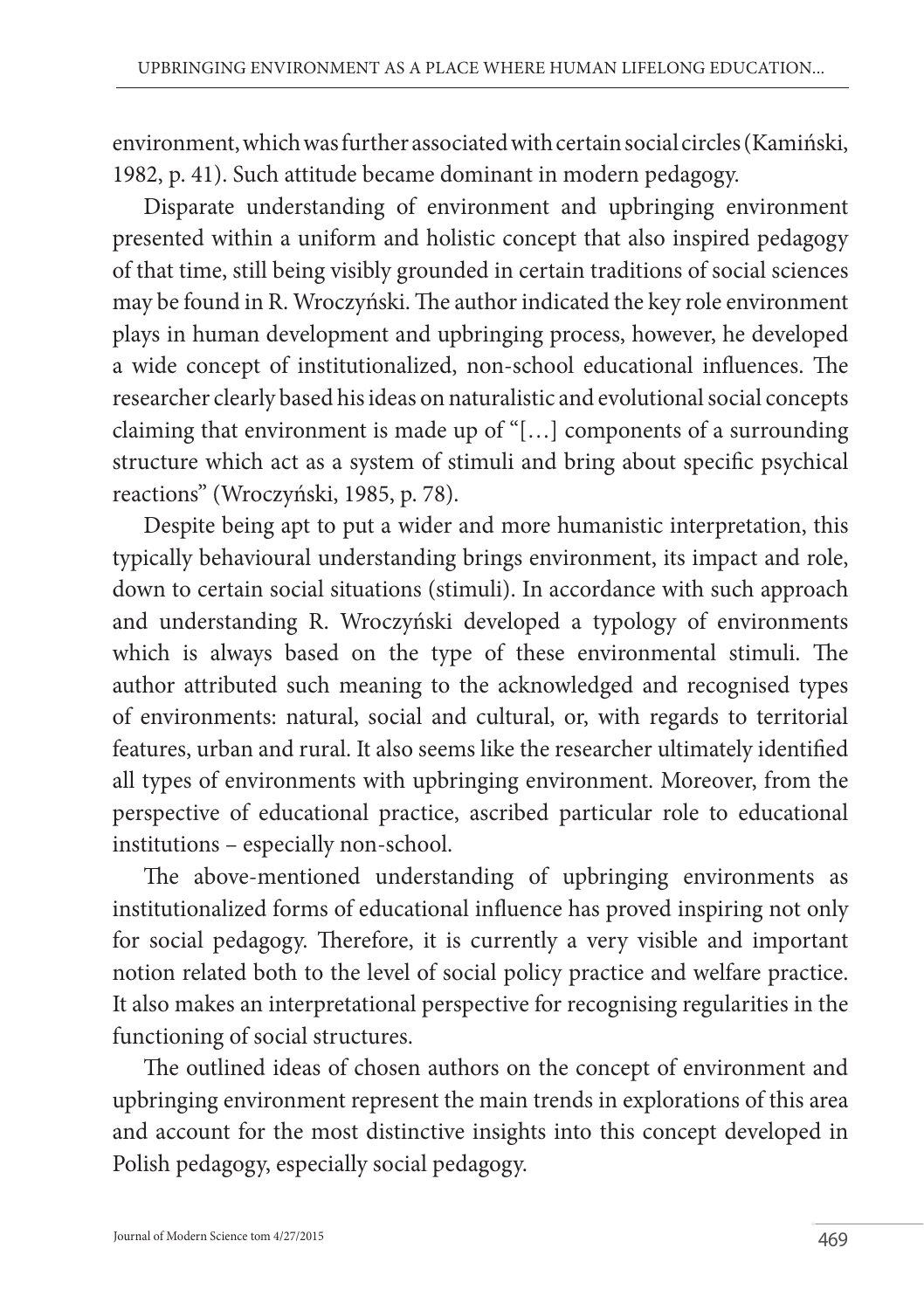#### **Chosen typologies of environment**

The growing knowledge of the social conditionings of upbringing process has led to a detailed and multi-layered insight into the notion of environment including upbringing environment. It turned out that the knowledge, with special significance of the types of environments, is useful for designed and realized educational practice. Such practice is always conducted in a specific place, dedicated to specific people and subject to a specific situational context, i.e. specific environment. The understanding of upbringing environments and their "localization" is more or less related to the understanding of environment in general. Numerous authors, referring to certain findings and explanations or making reductions, equate upbringing environment with environment as such.

It seems that the majority of typologies of upbringing environments is based on the division maintained in social sciences since their very beginning which include: social, natural and cultural environment. Such typology was developed before the world war II in Polish school of upbringing sociology by e.g. F. Znaniecki or T. Szczurkiewicz. Such understanding was also commonly accepted by the developing social sciences including pedagogy and social pedagogy. Such rudimental division, despite being currently proved to reveal its limits and declining adequacy, has been the basis of numerous settlements and oriented they way upbringing is perceived. The mentioned division was referred to by K. Sośnicki who claimed that: firstly, taking the genesis of environments into account, one may recognise their physical and spiritual types; secondly, (following J. Pieter) based on territorial ground, environment can be described as nearby, local and personal.

In terms of upbringing environment, J. Pieter enumerated three criteria of influence, environmental factors have in these environments:

- according to the degree of the "distance" between given factors and upbringing;
- according to the degree of conscious organization of given factors by upbringing society;
- according to specific correspondence between certain environmental conditions and particular psychical activities or upbringing trends (Pieter, 1972, p. 86–122).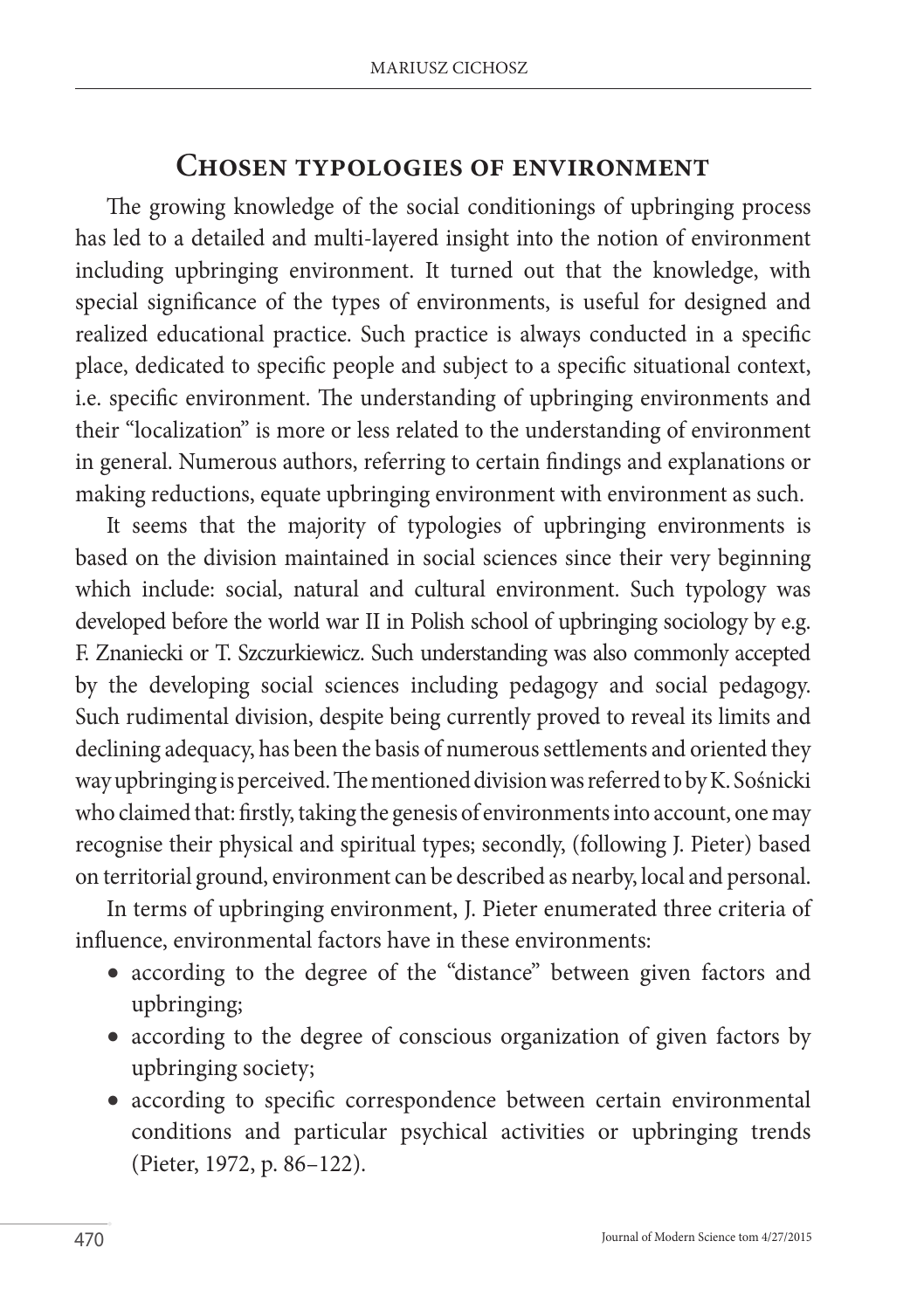Being guided by the first criterion, superordinate towards the remaining ones, the researcher recognised three circles of environmental influences namely:

- **nearby environment**  constructed by the vicinity, region, environmental conditions adequate to extra-localizational surrounding of a unit such like population density, means of transport, professional variability of the inhabitants, economical rate, housing, the condition of education, the state of cultural needs;
- **local environment** encompassing the whole of environmental conditions of the habitat a unit functions in (village, town) including climate factors, size and character of a habitat, cultural tradition of the habitat, cultural "achievements", transport and housing conditions, the degree of equipment of schools, libraries, reading rooms, youth clubs or non-school educational institutions, the linguistic culture of the inhabitants, the condition and activity of educational-cultural, social and political associations, the conditions of recreation and entertainment;
- **Individual (personal)**  conditions encountered by an individual person directly and constantly i.e. housing, income of parents and carers, family possessions, parents' spare time, participation of a child in housework, cultural achievements, education of parents, intellectual life of parents, linguistic culture, relationship between parents, esthetical needs of the family, outlook and beliefs, the character of the family's social life, intellectual and moral authority of parents, technical culture within family.

Searching the pedagogical achievements for typologies which could be simultaneously inspiring and significant for pedagogical theory and practice and currently valid it is worthwhile to refer to a typology which occurred in pedagogy owing to systemic sociology conducted in the current of functionalism and particularly visible in Polish pedagogy in the 70s and 80s of the 20<sup>th</sup> century. What is meant, is the typology that associates upbringing environments with particular institutions. Such kind of educational influence, at that time, strongly grounded and explained through Marxist ideology i.e. ideology of holistic educational influence faced a lot of criticism. Contemporarily, however, the perspective of institutionalization quoted by i.a. followers of structural and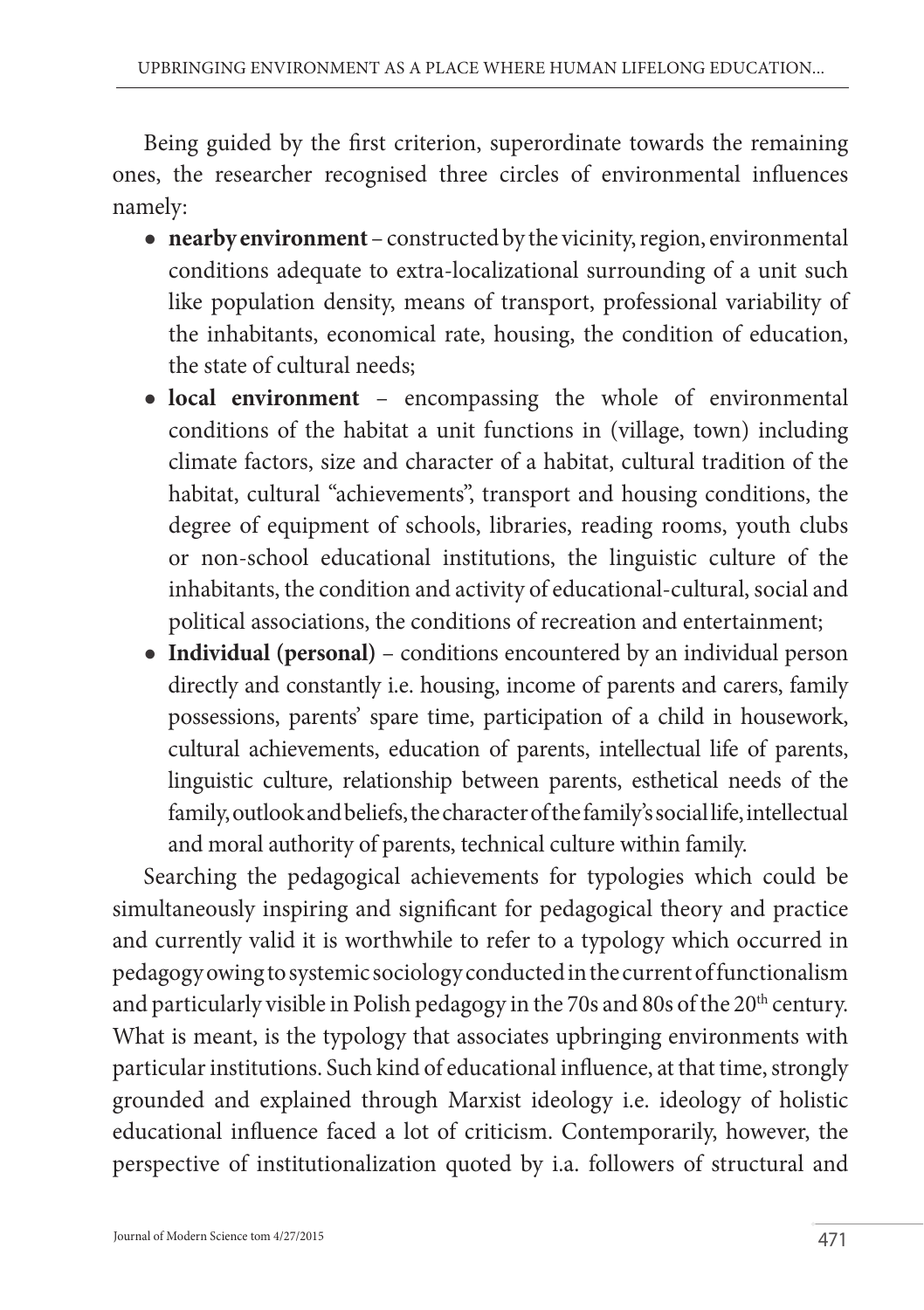critical approach to the functioning of social systems (with regards to their description and designing) proves significantly relevant. Treated literally and referentially the typologies of that time, indicating the role of institutions in social life may prove inspiring and valuable for contemporary elaborations.

First of all, one should refer to the typologies of upbringing environments seen as educational institutions included in the work of K. Przecławski (Przecławski, 1968). Such typology remained for long years in the works of the upbringing sociologists and social pedagogists of that time. The researcher recognized three institutions:

- natural upbringing institution family, peer group;
- **indirect upbringing institution**  workplace, institutions organizing vacations, health service, art promotion institutions, magazines and media, book, film;
- **direct upbringing institutions**  school, non-school upbringing institutions, courses, clubs, youth centres.

Contemporary typologies of upbringing environments clearly correspond with the outlined range. Assuming a criterion of specific socio-spatial frames, localization of factors and their character, M. Winiarski enumerates six environmental circles (upbringing environment categories), namely:

- upbringing micro-environment limited only to a single social group or educational institution;
- local upbringing environment understood as a set of socio-cultural and natural factors of educational character functioning within a given region;
- nearby upbringing environment natural and socio-cultural factors existing in a district or several neighbouring districts, a town or a city district;
- upbringing mezzo-environment natural and socio-cultural factors localized in a given macro-region;
- upbringing macro-environment nationwide socio-educational environment including various spheres of social life, a whole network of devices, institutions and posts;
- global upbringing environment universal environment, the influence of natural, economic and socio-cultural factors localized in different countries (Winiarski, 2007, p. 433–434).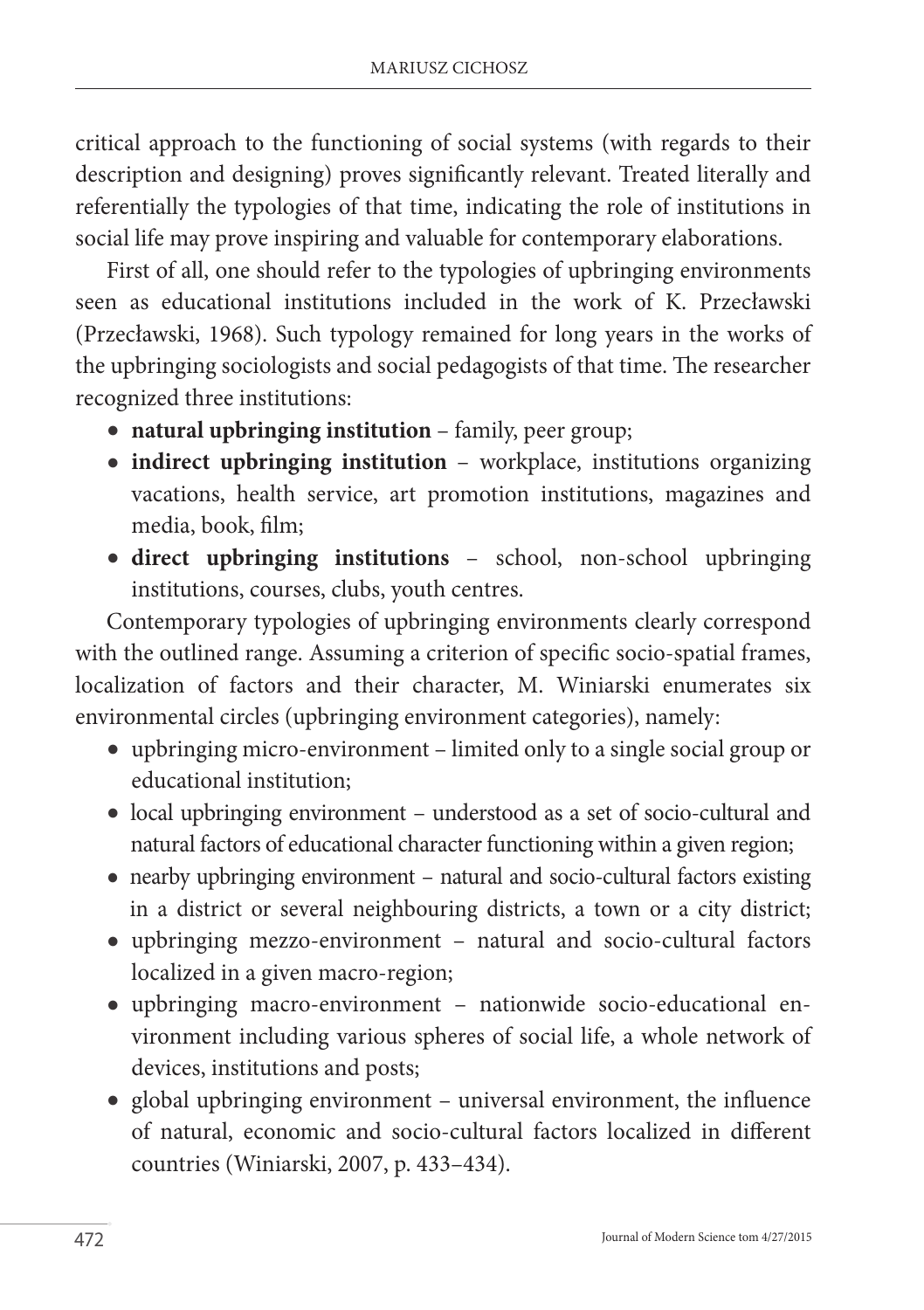The presented typologies of upbringing environments most often highlight their objective character. Therefore, it is experiencing environment from the perspective of a community as an objectively given reality. Such epistemological and methodological perspective is widely accepted in pedagogy. Experiencing and exploring environment from the perspective of a subject i.e. subjectivistic approach, though existent in pedagogy, has not been deeply studied.

With regards to the variety of understandings of environment/upbringing environment also various models of educational practice are constructed. A. Kargulowa recognises such three:

- environment as a place of natural development of a unit in this model, a pedagogist is expected to assure the environment does not hinder natural human development and their primary goal is to support this development i.e. provide optimal conditions for it;
- environment as a source of deliberate influences the aim of which is to mould the development of the alumnus – ideally it should undergo full control and the development has to proceed according to an upbringing ideal;
- environment as a system of social interactions of conscious social subjects (Piekarski, 2010, p. 131).

It seems that such representation of models clearly conforms with the methods of realizing environmental practice assumed in pedagogy but also with understanding environment itself. With regards to such diverse knowledge of environment and upbringing environment the problem of studying it remains valid and is even more complex. A rich knowledge that exists within this notion is highly applicable with regards to the issue of diagnosing environmental conditions as well as recognising factors that determine particular social conditions Also emphasized, is the role of the elaborated theoretical-empirical orientations within studies on environment. D. Lalak suggests three of such orientations:

- structural-functional approach;
- a current of studies on everyday life;
- humanistically oriented area of biographical studies.

They are relatively representative of the existent and elaborated approaches to studying environment which see it as a structure of certain features, consisting of functionally interdependent elements. The most prominent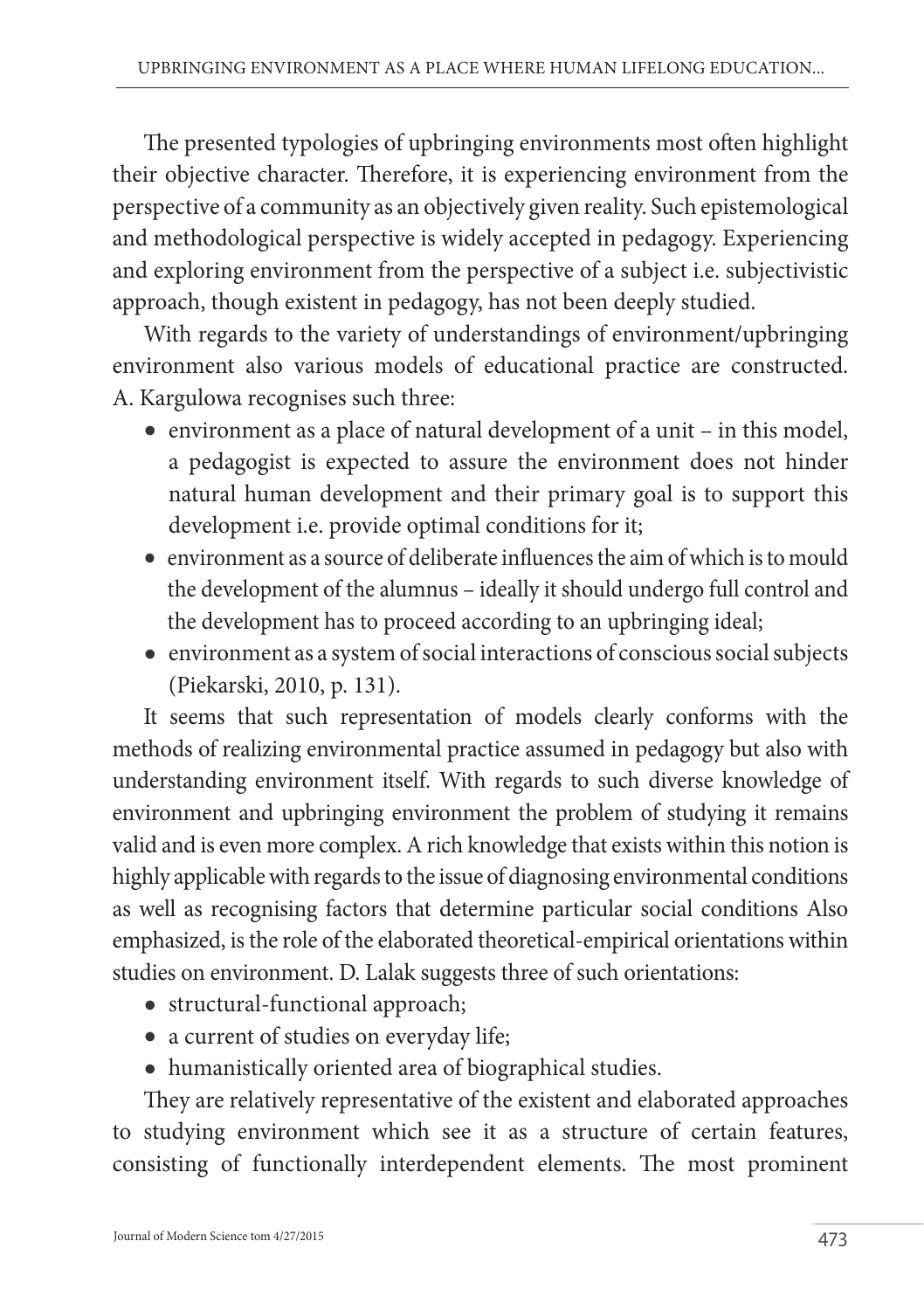example of such approach is social pedagogy and the studies conducted within this area since 70s and 80s of the 20<sup>th</sup> century (i.e. by E. Trempała, M. Winiarski, S. Kowalski) which present environment as places where humans appear actively transforming the world where the sheer examination of the world leads to its transformation (i.a. H. Radlińska, A. Kamiński, B. Smolińska-Theiss). Moreover, there is another current of exploring recollections, experiences, memory and reconstructing past facts (i.a. W. Theiss, D. Lalak).

## **Environment/upbringing environment – modern concepts and trends of explorations**

The category of environment/upbringing environment is so complex that it constantly undergoes transformations. Moreover, its new dimensions are continuously being discovered. This is reflected in the extending knowledge of this concept which creates new terms and categories and forms new theoreticalmethodological perspectives.

In this respect social pedagogy sees environment and upbringing environment as: a little homeland, living space or the so-called pedagogy of a place. These concepts obtain the greatest degree of adaptation and applicability with regards to both theory and social pedagogical practice.

**Living space.** Creating the category of a living space the attention was drawn to the need of extending environment which, according to A. Przecławska, "[…] is characterised as a rather closed circle, whereas space is something open, material which is transformed into upbringing environment" (Przecławska, Theiss, 1999, p. 76). Such approach understood environment in its traditional sense as "an area" which is too narrow, limiting and reducing a great deal of potential experiences which might be influential for human upbringing and development. The perspective of a living space is ontologically and axiologically broader – existentially more adequate. Following A. Przecławska: "[…] human fate is shaped at the meting point of various dimensions of space. They are the physical, social, temporal (with particular reference to history), symbolic, psychological space. A growing importance of information space is also observable. There is also moral space and a space which I called a space of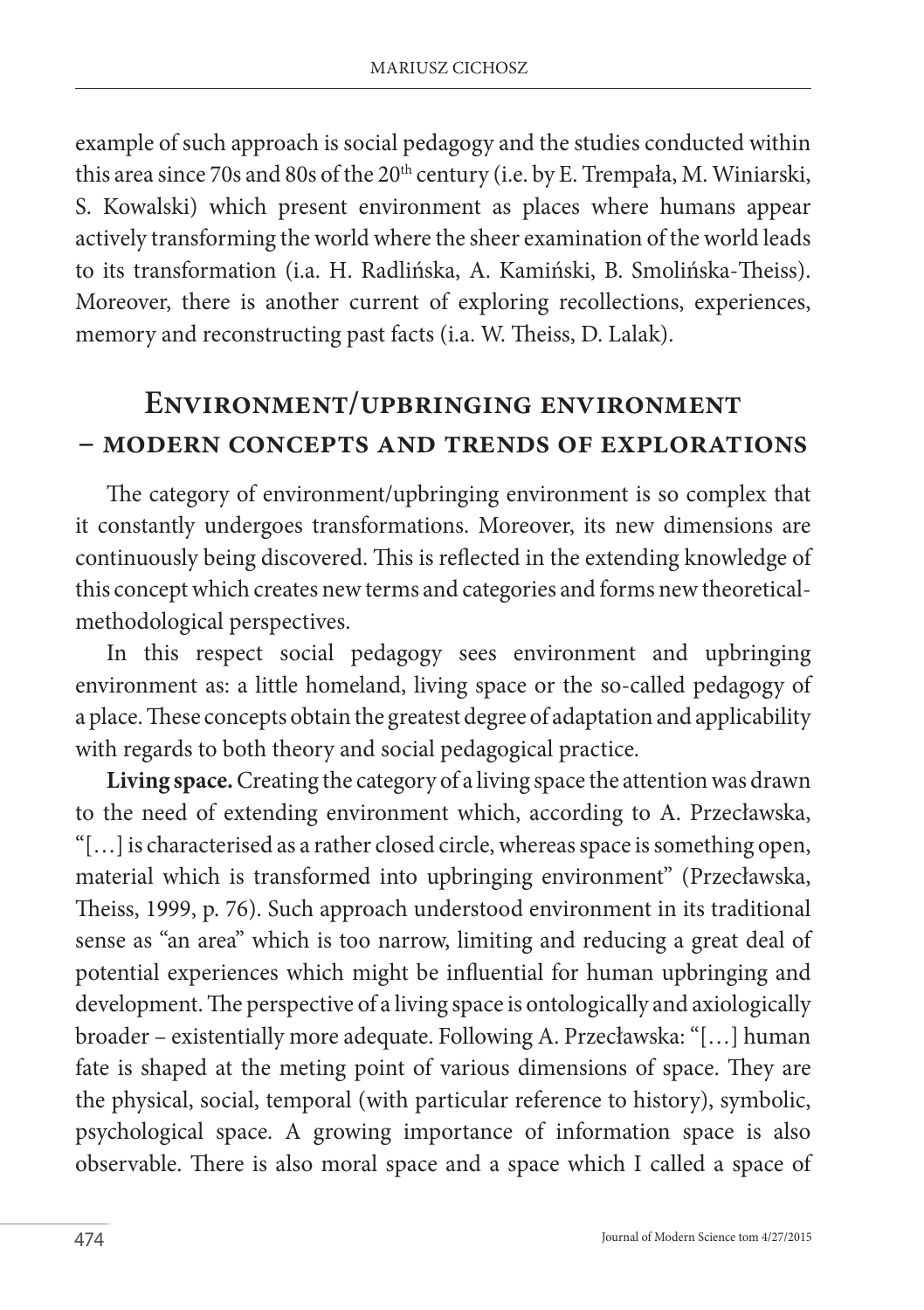transcendence. Transformations occurring as a result of the development of civilization and social modifications appear within each of these spaces but also in the proportions shaping relationships among them".

The suggested paradigm of socio-spatial orientation in social sciences takes on various interpretations. In social pedagogy and social practice two models are most often recognised: a model of absolute space and a model of relativistic space. The first model perceives space through its physical, geographical and territorial properties – it is described and appraised through the development of social communication, interest in modernizing social care institutions and seeking ways to enhance cooperation (Piekarski, 2010, p. 201–229). J. Szurzykiewicz claims "[…] social space structures of this kind can be measured by the means of analysis of particular aspects: data concerning social structures, socio-economical situation, housing facilities and infrastructure, family structures, educational standards, frequency of using public services and an identification of problem areas and the system of gratification". The second, relativistic model understands space as "[…] relationships and various smooth connections with respect to the interdependence of the strength and structure of relationships. The constitution of space, however, has an inter-subjective character related to practical activity in historical-biographical and symbolic dimension". Therefore, in this respect, space is rather regarded as everyday life. It is the space of human experiences and choices grounded in particular social structures and institutionalized connections.

When it comes to its role and place in social life, the presented paradigm of socio-spatial human life orientation more often promotes subjectivity and agency but also engagement in transforming social world.

**Little homeland.** Social space as an alternative and broaden interpretation of environment and upbringing environment is frequently denoted in terms of a little homeland. This concept , grounded in sociological tradition [cf. Polish works of S. Ossowski] (Ossowski, 1967) was interestingly developed with respect to social pedagogy. W. Theiss writes that this category: "determines a certain area (space, land) including human references i.e. attitudes, emotions, values, meanings. On the other hand, little homeland is a part of local history and tradition as well as cultural heritage of social groups […] Little homeland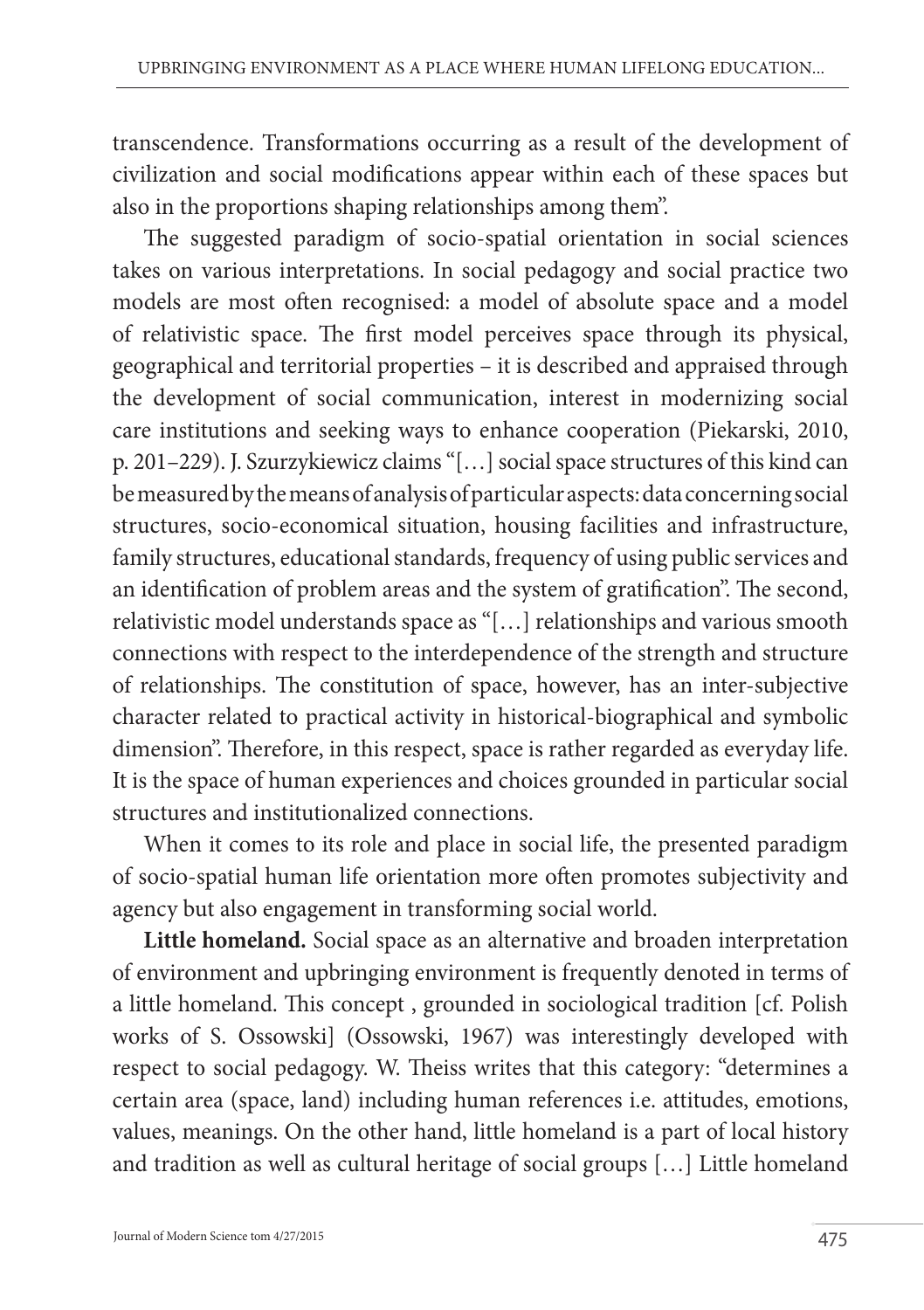is a structure of relational character. It is situated in the space of «between» – between human and its world and local culture, nature, history, tradition and customs; between a family and a state; in the circle of people and their matters – both everyday and occasional. It is formed on the basis of personal, direct and deeply emotional relationships between a human and its surrounding" (Theiss, Skrzypczak, 2006, p. 24–25). Therefore, the category of a little homeland is an attempt to holistically describe human and its "local" identity. With regards to the understanding of this concept in terms of upbringing environment, especially significant seems to be its practical imperative – transfer to particular educational activities. W. Theiss suggests that "little homeland is an axio-normative and pragmatic category. From one perspective, it presents the desired forms of social structure and social relationships lead by the common good, social harmony, solidarity etc. It also determines the systems of values and norms as well as the approved human behaviour. From another perspective, however, it reveals rich educational, social, socialization and cultural possibilities. It discloses tasks, spaces and opportunities of social participation". In this respect, the category of little homeland is an important "element" of the currently explored concept of environmental education, especially in social pedagogy.

**Place.** Understanding environment and upbringing environment in terms of "a living space" and "a little homeland" may also be found in the concept of the so-called pedagogy of a place. It is primarily theoretical perspective of studies on education grounded in philosophical thought – in the currents of poststructuralism, critical pedagogy or sociology of a city. This concept defines space/location as a source of identity-related identifications of social subjects (Mendel, 2006). The identity of a subject is here perceived as a dialectic relationship "human-space/location", which constitutes an area of forming biography or identity itself. Assuming a particular social ontology, pedagogy of a place is simultaneously a proposition of educational practice, contemporarily realized as socio-cultural animation. M. Mendel suggests that: "Pedagogy of a place, with regards to social animation and its rudimental postulate of promoting joint forms of life of local societies, may be understood as a process of constant breaking and creative, aimed at common values, renegotiations of the meanings of locations in which the units and groups are active, creating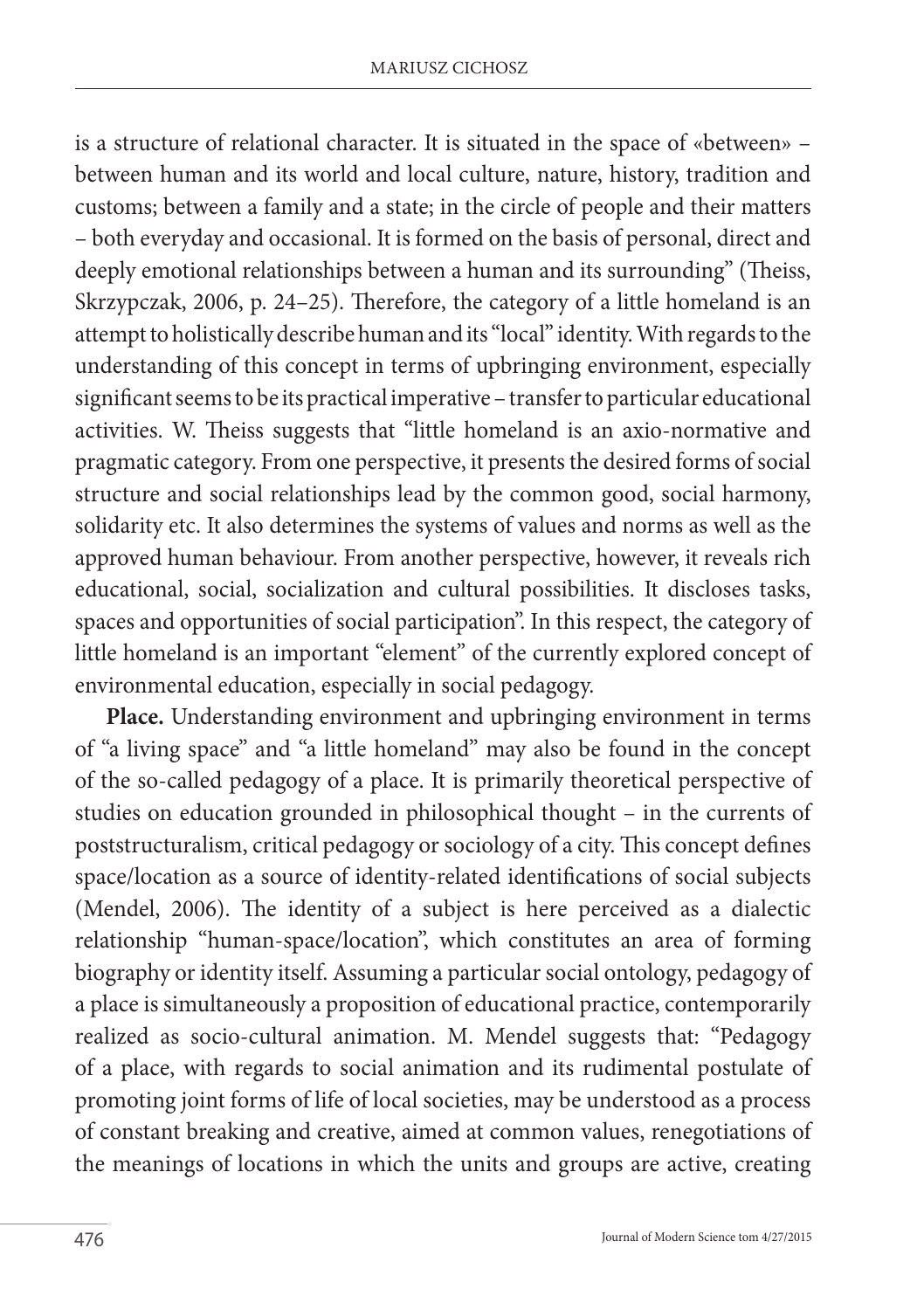their own history […]". An animator ally makes use of the formula of exploring through action. They remain in harmony with the community in which they operate, explore and diagnose the environment designing changes and collaborating in the realization of goals. The whole process is based on education which integrates the outlined micro-systems (the common link of community, family, school and district are issues connected with learning) and constitutes the content of animation activities (learning together, through and for each other animates or activates a community).

### **Educational challenges**

The presented considerations show that the concepts of environment/ upbringing environment currently existing in pedagogy are highly diversified – which may enhance pedagogic educational practice. Taking into account the intensity of social participation and social engagement of units and groups as well as frequently institutional character of educational influences it may be observed that the most popular non-school upbringing environments are i.a. associations, clubs, media (TV, the Internet), educational-recreational local initiatives (festivities, regional celebrations), vocational training institutions, religious institutions, etc. Nevertheless, in order to successfully realize educational work in these spaces a proper professional training needs to be undertaken and implemented. Therefore, with regards to environmental influences, professional educators should hold:

- knowledge of upbringing environment the regularities that stand behind it,
- awareness of the diversity of upbringing environments and changes that occur within them,
- awareness of the existence of "new" upbringing environments (locations and social spaces where upbringing occurs),
- an ability to extract educational possibilities from these environments and to recognize their advantages and threats (e.g. the Internet – only a threat or maybe a new possibility),
- ability to stimulate personal attitude of creative presence and engagement in educational work in a given environment.